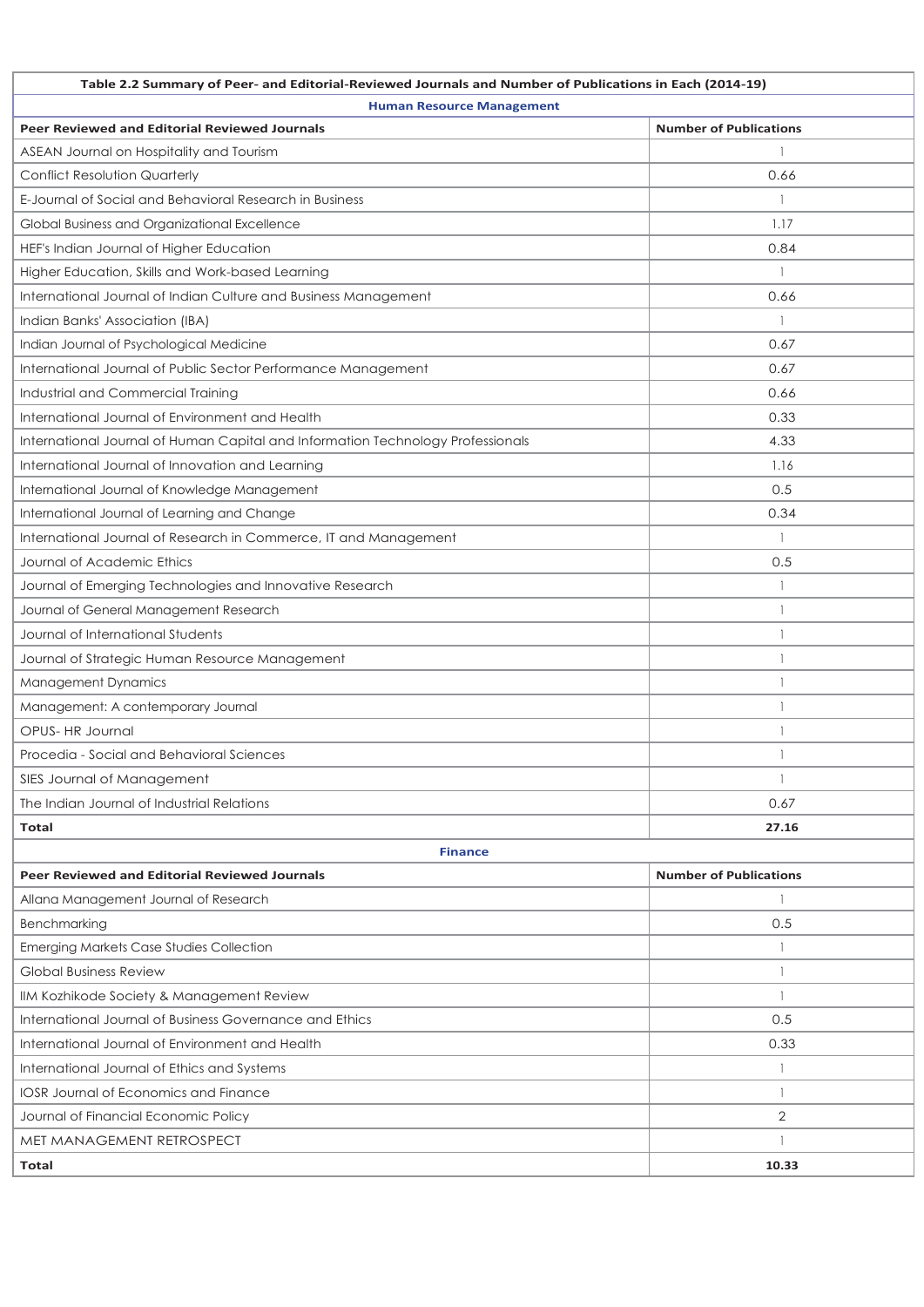| <b>Marketing</b>                                                                   |                               |  |
|------------------------------------------------------------------------------------|-------------------------------|--|
| Peer Reviewed and Editorial Reviewed Journals                                      | <b>Number of Publications</b> |  |
| Advances in Management                                                             |                               |  |
| American International Journal of Research in Humanities, Arts and Social Sciences | 1                             |  |
| Asia Pacific Journal of Marketing and Logistics                                    |                               |  |
| Benchmarking                                                                       | 2.5                           |  |
| Business Sciences International Research Journal                                   | $\mathbf{1}$                  |  |
| Drishtikon                                                                         | 2                             |  |
| Global Business and Organizational Excellence                                      | 0.5                           |  |
| HEF's Indian Journal of Higher Education                                           | 0.33                          |  |
| International Journal of Applied Business and Economic Research                    | 1                             |  |
| Indian journal of Marketing                                                        |                               |  |
| Indian Journal of Science and Technology                                           | 3                             |  |
| Indore Management Journal                                                          | $\mathbf{1}$                  |  |
| Intercontinental Journal of Marketing Research Review                              | 2                             |  |
| International Journal of Advance and Innovative Research                           |                               |  |
| International Journal of Applied Business and Economic Research                    | 3                             |  |
| International Journal of Applied Engineering Research                              | 2                             |  |
| International Journal of Asian Business and Information Management                 | 1                             |  |
| International Journal of Business Excellence                                       | $\mathbf{1}$                  |  |
| International Journal of Business Innovation and Research                          | $\mathbf{1}$                  |  |
| International Journal of Business Management & Research                            |                               |  |
| International Journal of Electronic Banking                                        |                               |  |
| International Journal of Human Capital and Information Technology Professionals    | 0.33                          |  |
| International Journal of Logistics Systems and Management                          | 2                             |  |
| International Journal of Innovative Technology and Exploring Engineering           | 0.75                          |  |
| International Journal of Research in Computer Application and Management           | $\mathbf{1}$                  |  |
| International Journal of Retail and Distribution Management                        | 2                             |  |
| Journal of Marketing Communications                                                |                               |  |
| Journal of Research Publication in Engineering and Technology                      |                               |  |
| Journal of Rural and Industrial Development                                        | 1                             |  |
| Marketing Intelligence and Planning                                                | 1                             |  |
| Prabandhan: Indian Journal of Management                                           |                               |  |
| Procedia - Social and Behavioral Sciences                                          |                               |  |
| Samvad                                                                             |                               |  |
| <b>Total</b>                                                                       | 41.41                         |  |
| <b>Operations</b>                                                                  |                               |  |
| Peer Reviewed and Editorial Reviewed Journals                                      | <b>Number of Publications</b> |  |
| Benchmarking                                                                       | 2                             |  |
| EXCEL International Journal of Multidisciplinary Management Studies                |                               |  |
| Industrial and Commercial Training                                                 | 1                             |  |
| International Journal of Business Excellence                                       | 1                             |  |
| International Journal of Business Innovation and Research                          | 1                             |  |
| International Journal of Operations Research                                       |                               |  |
| International Journal of Procurement Management                                    |                               |  |
| International Journal of Productivity and Performance Management                   | 2                             |  |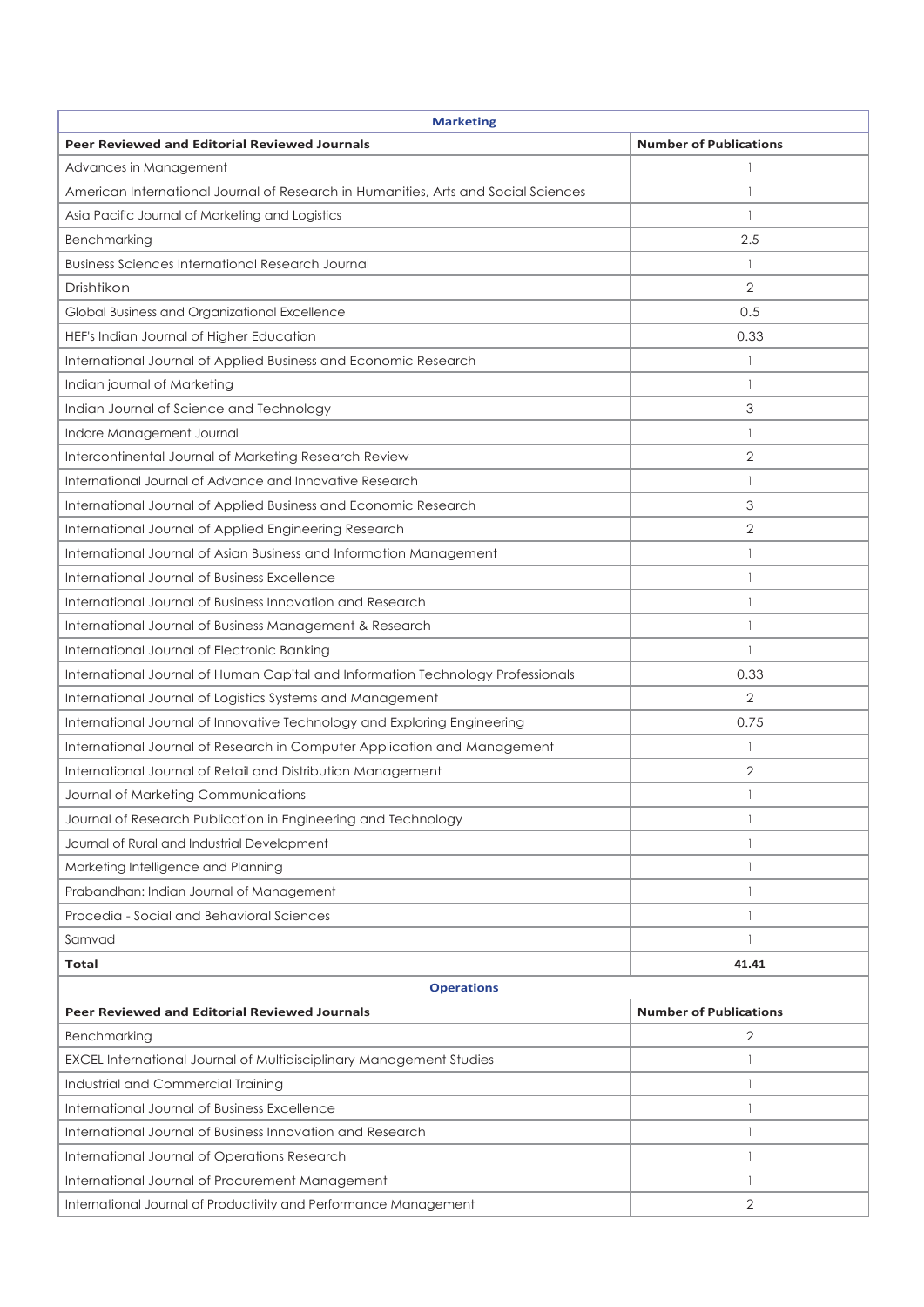| International Journal of Services and Operations Management                             |                               |
|-----------------------------------------------------------------------------------------|-------------------------------|
| Journal of Global Operations and Strategic Sourcing                                     | 1                             |
| Physica A: Statistical Mechanics and its Applications                                   | $\mathbf{1}$                  |
| Procedia - Social and Behavioral Sciences                                               | 1                             |
| Samvad                                                                                  | $\mathbf{1}$                  |
| Supply Chain Management Review                                                          | $\mathbf{1}$                  |
| The TQM Journal                                                                         | 1.67                          |
| Total                                                                                   | 17.67                         |
| <b>General</b>                                                                          |                               |
| <b>Peer Reviewed and Editorial Reviewed Journals</b>                                    | <b>Number of Publications</b> |
| Annual Journal of Symbiosis Centre for Management Studies                               |                               |
| Asian Journal of Management Research                                                    |                               |
| Biostatistics and Biometrics Open Access Journal                                        | 1                             |
| Communication in Statistics-Theory and Methods                                          | 1                             |
| <b>Conflict Resloution Quartely</b>                                                     | 0.34                          |
| Drishtikon                                                                              | $\mathbf{1}$                  |
| Global Business and Organizational Excellence                                           | 0.33                          |
| HEF's Indian Journal of Higher Education                                                | 1.83                          |
| Higher Education, Skills and Work-based Learning                                        | $\mathbf{1}$                  |
| Imperial Journal of Interdisciplinary Research                                          | $\mathbf{1}$                  |
| Implicit Religion                                                                       | $\mathbf{1}$                  |
| Indian Journal of Economics and Development                                             | 1                             |
| Indian Journal of Psychological Medicine                                                | 0.33                          |
| Industrial and Commercial Training                                                      | 0.34                          |
| Indian Journal of Community Health                                                      | 1                             |
| Indian Heart Journal                                                                    | 1                             |
| Indian Journal of Public Health Research and Development                                | $\mathbf{1}$                  |
| Indian Journal of Science and Technology                                                |                               |
| Indian Journal of Transport Management                                                  |                               |
| International Journal of Asian Business and Information Management                      | 1                             |
| International Journal of Behavioral and Healthcare Research                             | 1                             |
| International Journal of Business Governance and Ethics                                 | 0.5                           |
| International Journal of Child Adolescent Health                                        | $\mathbf{1}$                  |
| International Journal of Economic Research                                              | $\mathbf{1}$                  |
| International Journal of Emerging Technology and Advanced Engineering                   | $\overline{1}$                |
| International Journal of Environment and Health                                         | 0.34                          |
| International Journal of Environmental Studies                                          | $\mathbf{1}$                  |
| International Journal of Ethics and Systems                                             | $\mathbf{1}$                  |
| International Journal of Human Capital and Information Technology Professionals         | 1.34                          |
| International Journal of Indian Culture and Business Management                         | 0.34                          |
| International Journal of Innovative Technology and Exploring Engineering                | 0.25                          |
| International Journal of Innovation and Learning                                        | 0.84                          |
| International Journal of Knowledge Management                                           | 0.5                           |
| International Journal of Learning and Change                                            | 0.66                          |
| International Journal of Mechanical and Production Engineering Research and Development | 1                             |
| International Journal of Pharmacy and Pharmaceutical Sciences                           | $\mathbf{1}$                  |